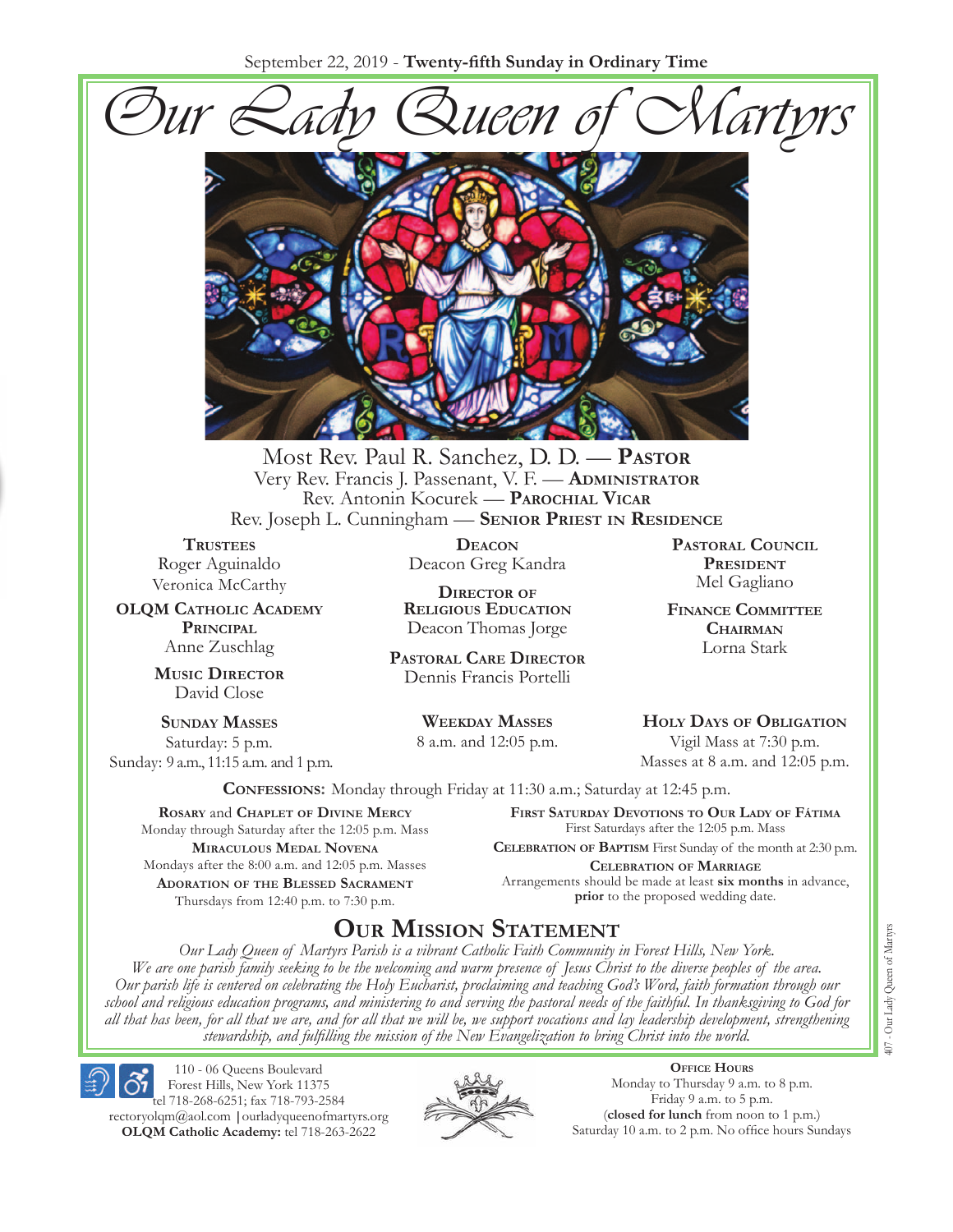## **Masses for the Week**

*Saturday, September 21*  **Saint Matthew 8 a.m.** Noel York Collo **12:05 p.m***.* Phyllis Perrotta **5 p.m.** Mark Pollini [living]

*Sunday, September 22*  **9 a.m. Family Mass celebrated for the parishioners of Our Lady Queen of Martyrs** *Children's Liturgy of the Word* 

*Monday, September 23*  **Saint Pius of Pietrelcina 8 a.m.** Rose Carty **12:05 p.m.** James and Jusette Meaney [living/wedding anniv.]

> *Tuesday, September 24*  **8 a.m.** Rita Augustin **12:05 p.m***.* Elizabeth Mikitik

*Wednesday, September 25*  **8 a.m.** Estela Jaquinto **12:05 p.m.** Jorge Bonilla

*Thursday, September 26* **Saints Cosmas and Damian 8 a.m.** Frank Passenant, Sr. **12:05 p.m***.* Catherine Marchese

*Friday, September 27*  **Saint Vincent de Paul 8 a.m.** Angelito Teh **12:05 p.m***.* William C. Vogel

*Saturday, September 28*  **Saint Wenceslaus Saint Lorenzo Ruiz and Companions 8 a.m.** Miguelangel Carrion **12:05 p.m***.* Jorge Bonilla

# **Remember Our Sick**

**5 p.m.** Josefina Galicia

Blanche Aeppli, Svetlana Abramova, Augusto F. Alvarez, Daniel Alvarez, Aldo Arcomano, Michael Bekman, Alexander Berardino, Mark Bradley, Elba Camacho, Shana Clemente, Maria Comacho, Mary Ann Cornell, Irene Cucurella, Tracy Cuva, Joan Donnelly, Norman Doucette, Baby Luka Dudashvili, Stephanie Feldman, Alice Fromer, Pat Gmerek, Ann Harding, Sean Harrison, Robert Heyer, René Hojilla, Michael H. Jordan, Anncarol Macho, Carmen Leon Marin, Liz Maryon, Artur Mavashev, Louie Mavashev, Marina Mavashev, Anthony Mendola, Mark Myers, Veronica Nissan, Maria Ojeda, Richard O'Keeffe, Connie Panaralla, Clara Patoff, Grace Plank, Maureen Piatt, Nancy Piotrowski, Veronica Pulanski, Nicole Rappa, Scott Salbo, Dr. Anthony Sarro, Scaturro family, Frank Soriente, Steven Strumpf, Wong Wai Suet, John Taddeo, Chris Townley, Maria Viesta, Brittany Zaita—**and all parishioners currently in nursing homes, hospitals or confined to their homes**

# **Main Events of the Week**

*Sunday, September 22* **9 a.m. to noon,** *truck in front of church:* **St. Vincent de Paul Clothing Donations Accepted**



*Tuesday, September 24*  **7:30 p.m.,** *church choir loft:* **Choir rehearsal**

#### *Wednesday, September 25*

**3 p.m.,** *Queens Community House (108-25 62nd Drive):*  **Setup for Evening Food Pantry**  *(see p. 6 for additional information)*

**Religious Education 3:45***–***5 p.m.,** *levels 1, 2, 3 and 4 class* 

**7**–**8:15 p.m.,** *levels 5, 6, 7 Confirmation, FFO  I*

*Thursday, September 26*   **After 12:05 p.m. Mass,** *church:*  **Exposition and Adoration of the Blessed Sacrament**

**7:30 p.m.** *church:* **Benediction** 

*Friday, September 27* **7:30 p.m.,** *rectory (enter through glass door off 72nd Road):* **Charismatic Prayer Group meeting**

*Saturday, September 28* **1:30 p.m.,** *rectory:* **Single Adults Group monthly meeting**

*Rectory = main meeting room (lower level)*

The **Wine and Hosts** are offered in loving memory of **Martin H. Leonard** *—requested by Jean Leonard*

# **Remember Our Deceased**

Rev. Cyril F. Doody Colman Haas Sheila Mary McGowan Sister Therese Marie Camardella, CSJ

Joan Miranda Rev. Joseph M. Nolan Earl Woods

#### **We pray for the men and women of our Armed Forces serving in the U.S. and abroad**

Eric Böhm, Sergio Borrero, Thaddeus Buenaventura, Ricardo Cantillo, Bobby DiTroia, Armando Fellin, Andrew Gonzalez, A. Jay James, William (Will) Klos, Michael Le Floch, Louis Mannino, Jean-Marc Moïse, Brian Quinn, Justin Pabse, Adam Rearick, Rodney Ross, McNeely Royal, Victoria Tissler-Bacca, Charles Torres, Jose J. Vaz, Mollie Rae Whitley, William<br>Youssef, Phillip Whitley, Jeff Zabala. **Please pray for all who risk their**<br>lives for our safety, including police, fire, corrections and military<br>per Youssef, Phillip Whitley, Jeff Zabala. **Please pray for all who risk their lives for our safety, including police, fire, corrections and military personnel.**

WELCOME! Sound-enhancing assistive listening device is available if you have trouble hearing during Mass. Please visit the sacristy for information. If a disability makes it difficult for you to fully participate at Mass or other activities of our parish, email our **Parish Advocate for Persons with Disabilities**, Karen Mongiello, at disabilities.olqm@gmail.com, to make your special needs known.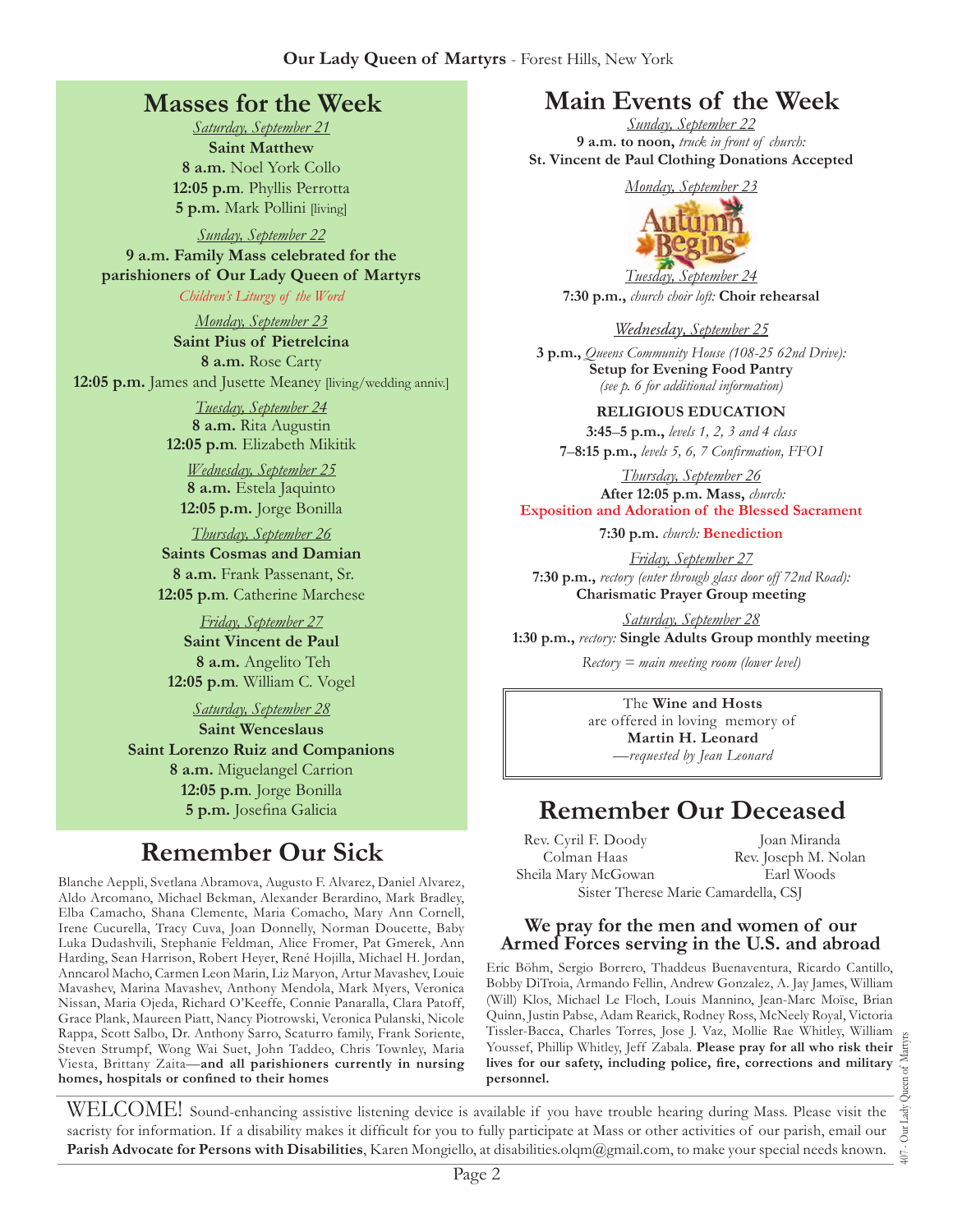# **Sunday Mass Assignments Order of Mass**

#### **Saturday, September 21** *5 p.m.*

*Celebrant:* Father Passenant *Lectors:* Belinda Kotin, John Doyle *Leader of Song:* Warren Harding *EMHCs:* Heather Munholland, Kathy Scapp, Mark Scapp

#### **Sunday, September 22**

*9 a.m.* 

*Celebrant:* Bishop Sanchez *Lectors:* Aldison Andrade, Chris Wellbrock *Leader of Song:* Warren Harding *Children's Liturgy of the Word:* Theresa Bryant *EMHCs:* Roger Aguinaldo, Richie Perl, Pat Abes

#### *11:15 a.m.*

*Celebrant:* Father Passenant *Lectors:* Gregory Stein, Victoria Moore *Leader of Song:* Paula Rocheleau Hernández *EMHCs:* Johanna Fausto-DiDio, Joe Cardenas, Alicia Cardenas

#### *1 p.m.*

*Celebrant:* Father Antonin *Lectors:* Siobhain Kandra, Marie O'Brien *Leader of Song:* Jennifer Gliere *EMHCs:* Beth Barretto, Eddy Eng, Al Smith

*Members of the Altar Server Society at all Sunday Masses*

**Thank you to all those who serve as ushers**

# **Thank You for Your Clothing Donations**

Today (September 22) from 9 a.m. to noon the St. Vincent de Paul donation truck is here accepting new and gently used clothing for men, women and children. Thank you for you generosity, as always.

We have one more clothing drive scheduled heading into Thanksgiving and the holidays when the St. Vincent de Paul truck again visits our parish on Sunday, November 10.

**ourladyqueenofmartyrs.org/clothing-donation-schedule**

#### **REMINDER: Mass schedule is now Saturday (Vigil) at 5 p.m. and Sundays at 9 a.m., 11:15 a.m., and 1 p.m.**

We greatly appreciate how everyone is adjusting to the new times on Sunday morning. Thank you for your participation in Mass each Sunday!

**Twenty-fifth Sunday of Ordinary Time** 

*Cycle C—Choir Mass 11:15 a.m.* **Entrance**

*Missal #557—*"Immortal, Invisible, God Only Wise"

**Mass Parts:** Mass of Creation

**First Reading** *Missal pgs. 214-215—*Amos 8:4-7

**Responsorial Psalm**—Missal pg. 215

**Second Reading:** *Missal pg. 215—*1 Timothy 2:1-8

**Gospel:** *Missal pg. 216—*Luke 16:1-13

**Homily**

#### **Offertory**

"Jesu, Joy of Man's Desiring" *(J. S. Bach)—Choir Missal #600—*"I Want to Walk as a Child of the Light"

> **Communion** "Panis Angelicus" *(C. Casciolini)—Choir*  Organ Meditation *Missal #596—*"Christ, Be Our Light"

**Closing Hymn** *Missal #430—*"Blest Be the Lord"

## **Second Collections**

›› Today's second collection will be for our Religious Education-Release Time.

›› Sunday, September 29, the second collection will be for the maintenance of the church grounds.

›› Please use the blue envelope at any time to contribute to the Parish Endowment Fund or, at our Parish Giving portal, select Blue Envelope from the pull-down menu. Read more at ourladyqueenofmartyrs.org/blue-envelope.

#### **Living and Leading by Faith Classes**

#### **The Call to Holiness Tuesdays October 1, 8, 15 & 22 6:30**–**9 p.m. in the OLQM rectory**

Father Kevin Abels, Vocations Director of the Diocese of Brooklyn, will lead this four-part course designed to educate us in ways of fulfilling our call to holiness and helping others fulfill their call to holiness as well. It's open to anyone—parishioners, catechists, and teachers. Certification toward Evangelization and Discipleship available.

Fee: \$25. Register online at www.bqonlineformation.org or contact Christine in the Office of Faith Formation at 718-965-7300 ext. 5416 or at cgeorgi@diobrook.org.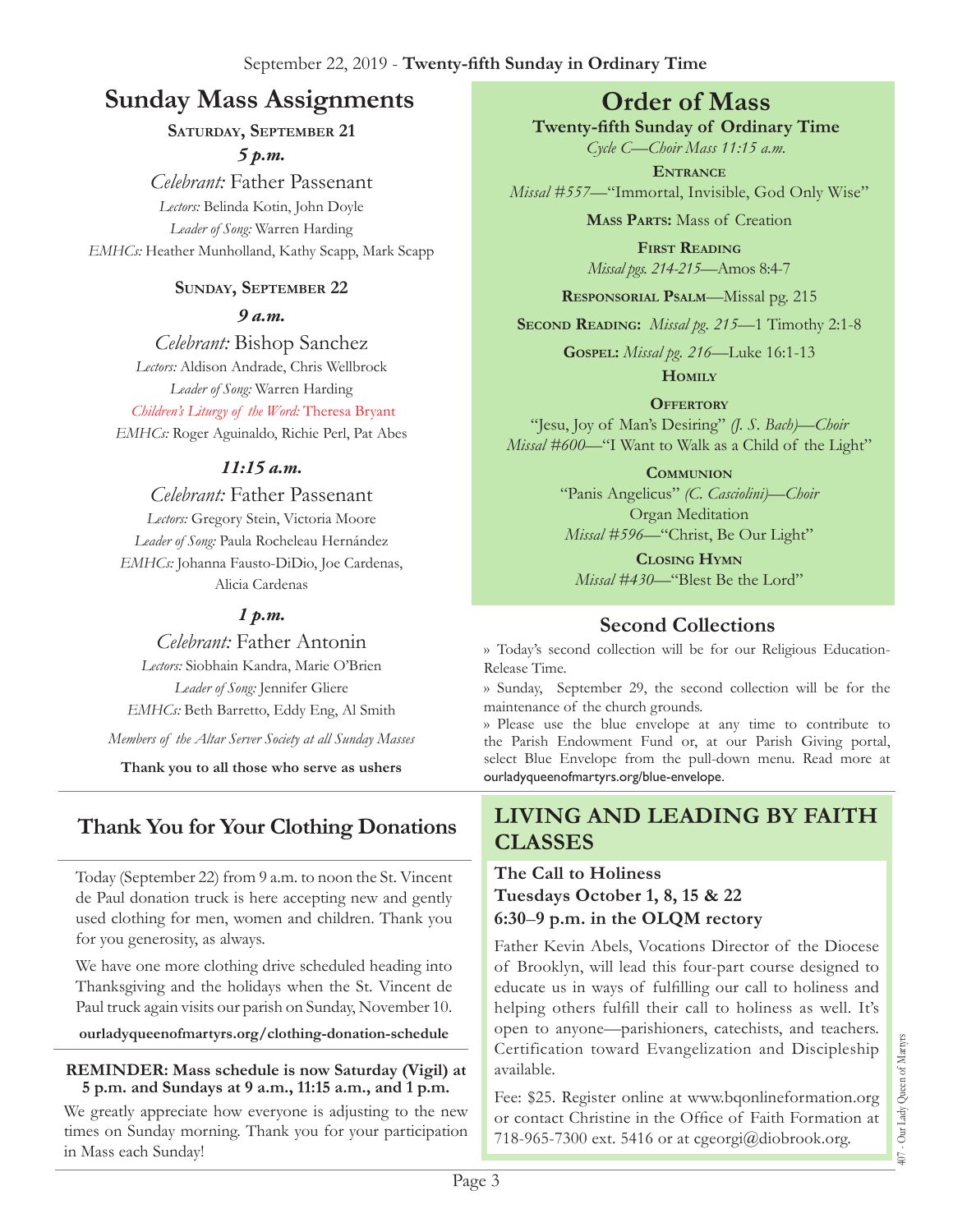#### Parish Activities

**Bereavement Support Group Schedule.** We offer help and healing for the hurt of losing a loved one. Meetings are the first and third Mondays of the month—**October 7 & 21, November 4 & 18,** and **December 9** (one meeting)—from 7–9 p.m. in the rectory main meeting room. Call ahead to the rectory (718-268-6251) if interested in attending or email the group's facilitator, Commissioned Lay Pastoral Leader Yorke Mizelle, at ymizelle@nyc.rr.com.

\*\*\*\*

**Single Adults Group News.** After a brief hiatus in August, the Single Adults Group is ready to start a new season. Our next meeting is **Saturday, September 28 at 1:30 p.m.** in the rectory basement meeting room. Agenda: fall plans, particularly our upcoming 19th anniversary potluck party on October 26. Newcomers are always welcome. For more information, please call the hotline at 718-361-3201.

#### Attn: Students

**Regis High School (of Manhattan) Hosting Queens Admissions Information Night.** Tuesday, **September 24, 7 p.m.** at Resurrection Ascension School (85-25 61st Rd., Rego Park). Contact Eric Di Michele, director of admissions: edimichele@regis.org or 212-288-1100 ext. 2057, for more information. Regis H.S. is an all-scholarship Jesuit school for Catholic boys.

*More Catholic High School Open House News on page 6.*





If you enjoy singing, then we're for you! If you believe that singing at Mass adds a special dimension to worship. 11:15 am Mass each Sunday, then we're for you!

Remember the words of St. Augustine: "They who sing, pray twice."

If you would like to join the choir, please come up to the choir loft on Tuesdays starting September 10. Rehearsals start at 7:30pm.

# **Caritas Initiative for Social Action Welcomes Volunteers**

As mentioned in previous bulletins, several parishioners are reviving the parish Social Action Committee. This week we offer more reflections, drawn from a U.S. Catholic Bishops statement, on the social mission of the parish:

"The most important setting for the Church's social teaching is not in a food pantry or in a legislative committee room, but in prayer and worship, especially around the altar for the Eucharist. It is in the Liturgy that we find the fundamental direction, motivation, and strength for social ministry. Social ministry not rooted in prayer can easily burn itself out. On the other hand, worship that does not reflect the Lord's call to conversion, service, and justice can become pious ritual and empty of the gospel."

"Preaching that reflects the social dimension of the gospel is indispensable...Preaching that ignores the social dimensions of our faith does not truly reflect the gospel of Jesus Christ.... Every parish should regularly assess how well our social teaching is shared in its formation and educational ministries."

To learn more about the legislative issues that impact us as Catholics and how you can express your opinion to our elected officials, please sign up for "action alerts" from the New York State Catholic Conference. Go to:

**www.nyscatholic.org/nys-catholic-conference-action-center**

## **RCIA at OLQM Rite of Catholic Initiation for Adults**

RCIA is a journey of faith through the sacraments of Baptism, Eucharist and Confirmation for those age 18 and older. RCIA helps us to grow our Catholic family year after year! If you want to become a Catholic or are a baptized Catholic who needs to complete First Communion and/or Confirmation, RCIA is the answer. It is our privilege to help you become fully initiated into the Catholic Church. Please contact Veronica McCarthy at olqmrcia@gmail.com or call 718-268-6251 ext. 27, for additional information.

**OLQM Fall Fling Raffle: Chance to Win a Cash Prize and Support Your Parish!** If you received raffle tickets in the mail, we ask that you please turn them in soon. Tickets are \$20 each or five (5) chances for \$75. Purchase raffles for yourself or as gifts for family and friends for a chance to win one of thee cash prizes. Winning tickets will be drawn on October 13th. Proceeds will go toward repairs to the church interior planned for summer 2020.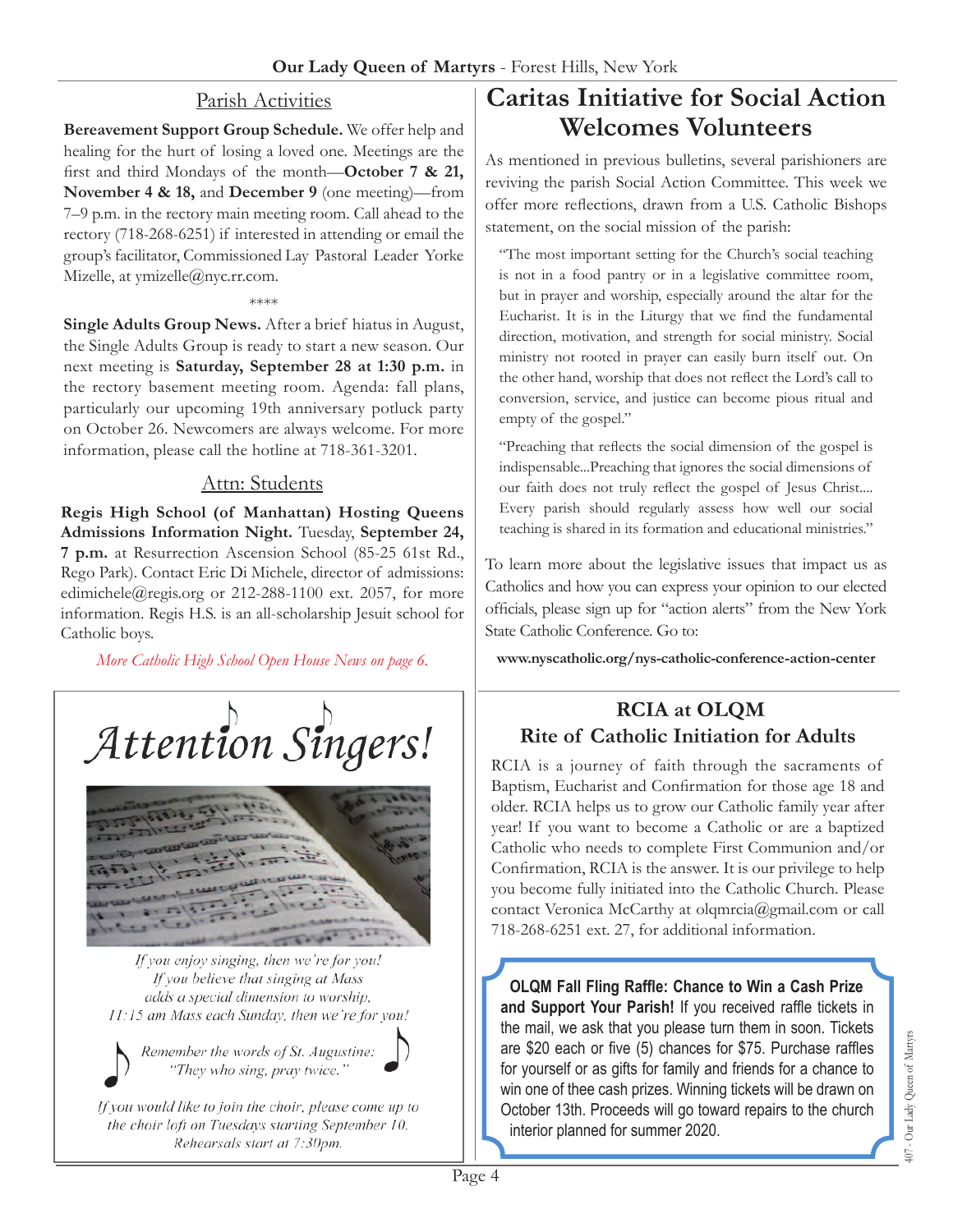# Recently at OLQM St. Lorenzo Ruiz Celebration Sunday, September 15

*photos by Andy Nguyen*



Photos—*Visiting celebrant Fr. Rodrigo (top left with Bishop Sanchez and Fr. Passenant) celebrated 1 p.m. Mass last Sunday, when we honored the patron saint of the Philippines. Afterward, the Charismatic Prayer Group of our parish hosted a festive and well-attended reception with music, lovingly prepared food, and lots of fellowship. More photos will be posted at ourladyqueenofmartyrs.com/photo-gallery soon.*

**Loose envelopes for the "catch-up collection" are available. Use them if you were away over the summer. Cumulative collection figure will be reported at the end of September.**

**September 15**

## **Weekly Collections**

|                                   | $\sim$ $\sim$ $\sim$ $\sim$ $\sim$ $\sim$ |
|-----------------------------------|-------------------------------------------|
| Candle Offerings                  | 1,539.00                                  |
| 1st Collection                    | 9,102.00                                  |
| 2nd Collection (Parish Feast Day) | 5,012.00                                  |
| Online Parish Giving              | 1,381.00                                  |
| Mail In                           | 350.00                                    |
| <b>TOTAL</b>                      | 17,384.00                                 |
| Weekly Income Needs*              | 21,250.00                                 |
| Surplus/(Deficit)                 | (3,866.00)                                |

*\* Amount needed weekly to meet church expenses. Figures are unaudited. Totals do not reflect other income sources. Our goal is to cover parish expenses through higher first collections. This will ensure a fiscally sound position, without having to depend on less reliable income streams.*

Please remember the Roman Catholic Church of Our Lady Queen of Martyrs in your will and estate planning. Contact Bishop Sanchez or Father Passenant at 718-268-6251

#### **By Email** Rectory Office: **rectoryolqm@aol.com**

Pastor's Office: pastorolqm@aol.com

Administrator's Office: admn.olqm@yahoo.com

Bulletin Subjects: olqmcomm@aol.com

OLQM Catholic Academy info@olqmca.org

Pastoral Care Office: dfport@gmail.com

Religious Education Office: olqmreled@gmail.com

RCIA Office: olqmrcia@gmail.com

Deacon Greg Kandra: dcngreg@gmail.com

Disabilities Advocate: disabilities.olqm@gmail.com

# **OLQM Calendar for October**

*Always check the bulletin weekly for updates or late changes.*

**Blessing of Animals** Friday, October 4 at 4 p.m., church plaza

**Altar Server Training** Saturdays, October 5, 12, 19, 26 at 9 a.m., in church

**Living Rosary** Sunday, October 13 after 1 p.m. Mass, *church plaza*

#### **St. Jude Novena**

Sunday, October 20 to Monday, October 28, Sundays at 11:15 a.m. Mass, weekdays at 12:05 p.m. Mass

**Choir Sunday** Sunday, October 27, all Masses

**Vigil Mass for All Saints Day**  *(Holy Day of Obligation)* Thursday, October 31 at 7:30 p.m.

#### STEWARDSHIP APPEAL

Take a moment to reflect on the importance of making a renewed level of support to your parish, in time commitment and financial support. To make it convenient for you, we offer the option to set up automatic, recurring weekly offerings, online, through Parish Giving—which is also extremely helpful to us in helping to manage the parish finances. See today's bulletin insert.

## **Contact Us**

#### **By Telephone** Rectory Office:

**718-268-6251** Emergency (last rites) **718-810-9788** (after office hours)

OLQM Catholic Academy: 718-263-2622

Religious Education Office: 718-263-0907

RCIA Office: 718-268-6251 ext. 27

OLQM Charity Outreach: 718-268-6251 ext. 43

#### **Online** Website:

www.ourladyqueenofmartyrs.org

Facebook, Twitter and Instagram: @OLQMChurch

OLQM Catholic Academy: www.olqmca.org